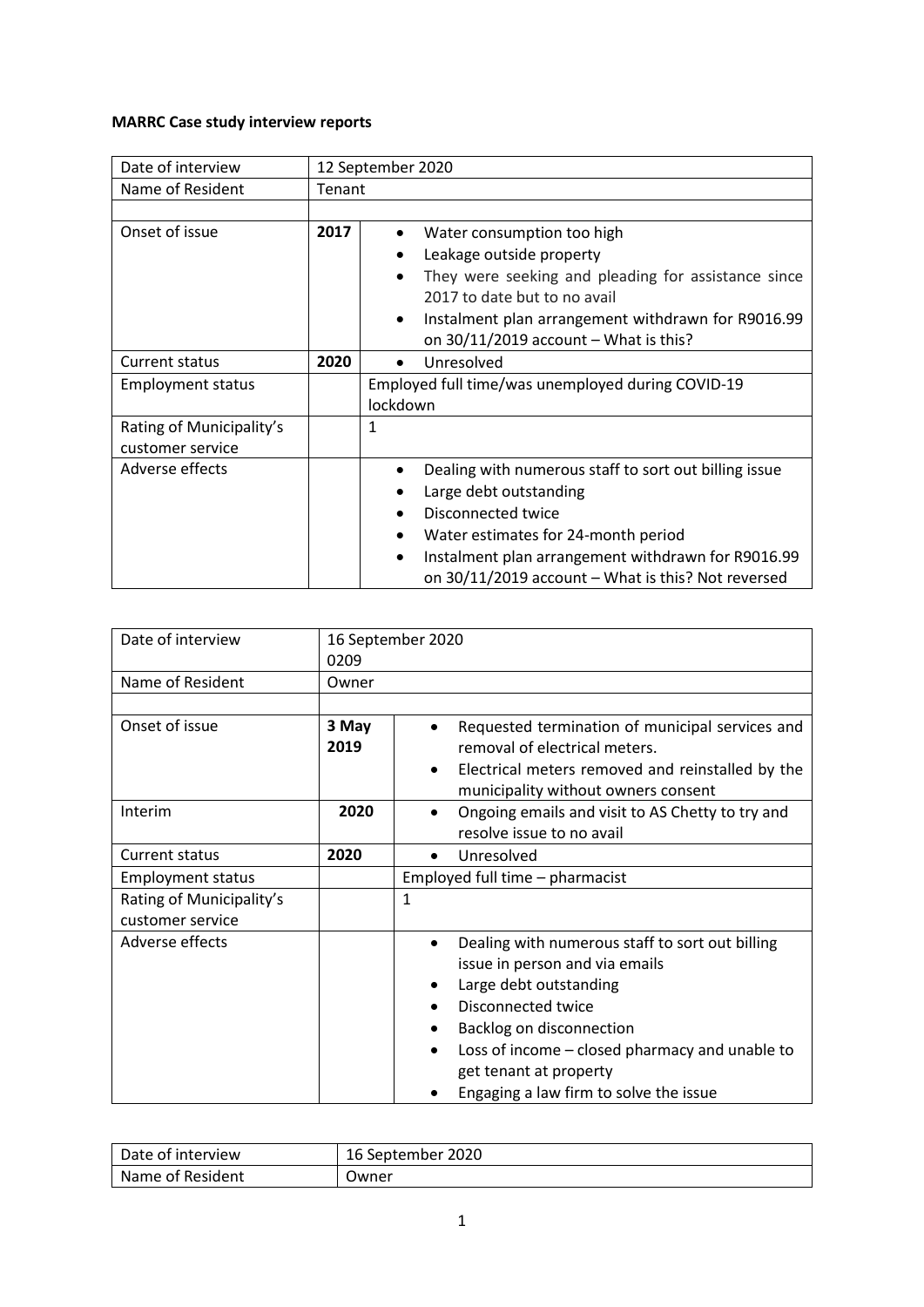| Onset of issue           | 2019 | No electricity amounts on account.                |
|--------------------------|------|---------------------------------------------------|
|                          |      | No rates on account and did not pay rates for the |
|                          |      | past two years                                    |
| Interim                  | 2020 | Ongoing emails and visit to AS Chetty to try and  |
|                          |      | resolve issue to no avail                         |
|                          |      |                                                   |
| Current status           | 2020 | Unresolved                                        |
| <b>Employment status</b> |      | Employed full time - pharmacist                   |
| Rating of Municipality's |      | 1                                                 |
| customer service         |      |                                                   |
| Adverse effects          |      | Dealing with numerous staff to sort out billing   |
|                          |      | issue in person and via emails                    |
|                          |      | Large debt outstanding (R73,921.75)               |
|                          |      | Loss of income – closed pharmacy                  |

| Date of interview        |       | 16 September 2020                                                                                                                                                                                                                                                                                             |
|--------------------------|-------|---------------------------------------------------------------------------------------------------------------------------------------------------------------------------------------------------------------------------------------------------------------------------------------------------------------|
| Name of Resident         | Owner |                                                                                                                                                                                                                                                                                                               |
|                          |       |                                                                                                                                                                                                                                                                                                               |
| Onset of issue           | 2019  | Rates not transferred                                                                                                                                                                                                                                                                                         |
|                          |       | Electricity amounts are estimates                                                                                                                                                                                                                                                                             |
| Interim                  | 2020  | Ongoing emails and visit to AS Chetty to try and resolve<br>issue to no avail<br>Made numerous appeals to get actual readings<br>$\bullet$                                                                                                                                                                    |
|                          |       | Sent water electricity readings each month - water and<br>$\bullet$<br>electricity reading on account does not tally with<br>submitted monthly readings                                                                                                                                                       |
| <b>Current status</b>    | 2020  | Unresolved                                                                                                                                                                                                                                                                                                    |
| <b>Employment status</b> |       | Employed full time - pharmacist                                                                                                                                                                                                                                                                               |
| Rating of Municipality's |       | $\mathbf{1}$                                                                                                                                                                                                                                                                                                  |
| customer service         |       |                                                                                                                                                                                                                                                                                                               |
| Adverse effects          |       | Dealing with numerous staff to sort out billing issue in<br>person and via emails<br>Large debt outstanding (R42,673.21)<br>Disconnected twice<br>$\bullet$<br>Backlog on disconnection<br>Loss of income – closed pharmacy and unable to get<br>tenant at property<br>Engaging a law firm to solve the issue |

| Date of interview |        | 23 September 2020                               |
|-------------------|--------|-------------------------------------------------|
| Name of Resident  | Tenant |                                                 |
|                   |        |                                                 |
| Account no.       |        | Owner & previous tenant                         |
| Onset of issue    | 2019   | Previous tenant incurred arrears of R50,000 and |
|                   |        | added onto new tenant account.                  |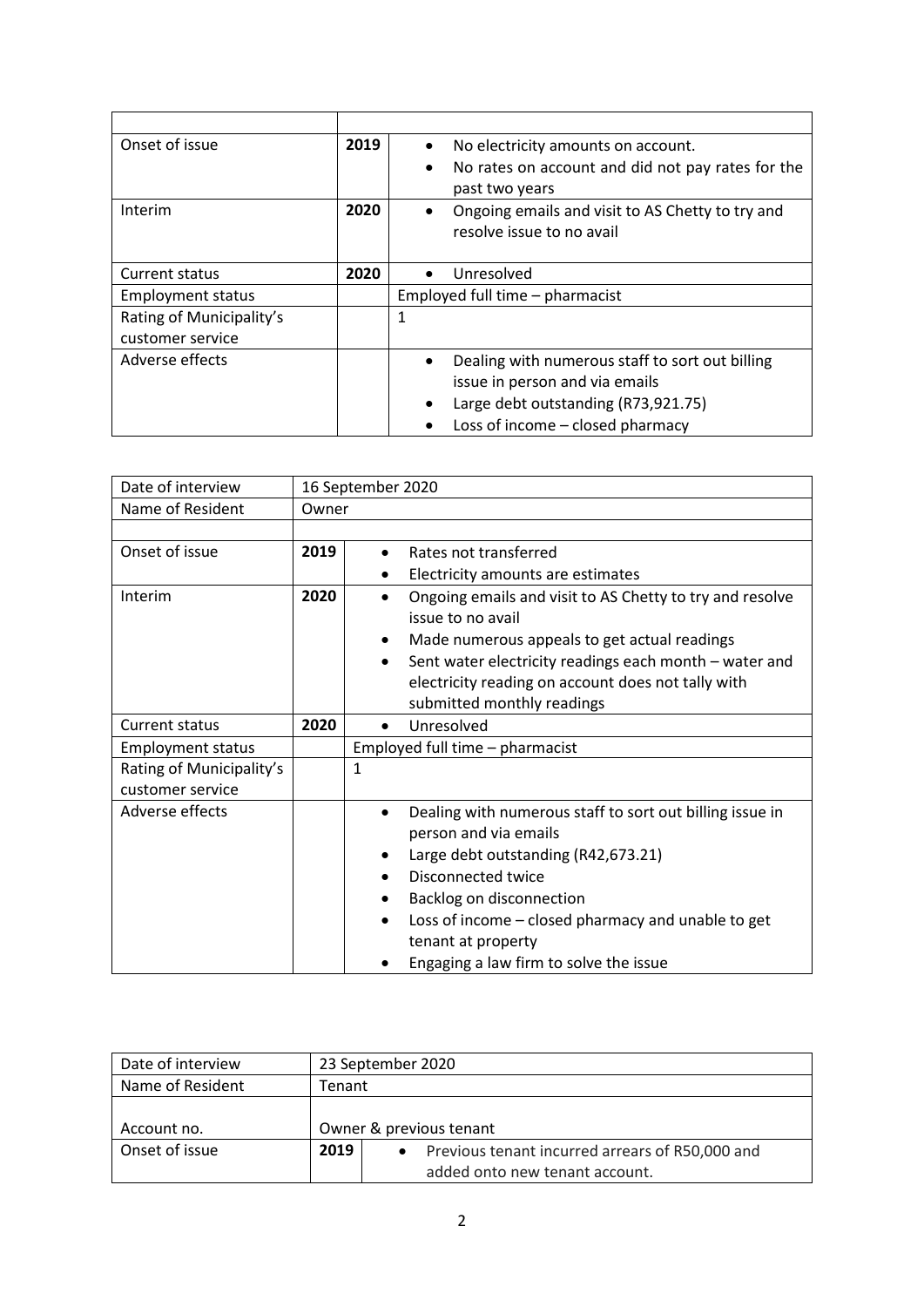| Interim status                               | 2020 | Tried to address issue by emails and in person at AS<br>Chetty to rectify account to no avail.<br>Disconnected numerous times<br>$\bullet$<br>Indigent since 2015 - rebate on account: Oct, Dec 2019<br>$\bullet$<br>and July, August and September 2020 no rebate<br>Applied for 20AMP and approved but charged for<br>30AMP |
|----------------------------------------------|------|-------------------------------------------------------------------------------------------------------------------------------------------------------------------------------------------------------------------------------------------------------------------------------------------------------------------------------|
| <b>Current status</b>                        | 2020 | Unresolved                                                                                                                                                                                                                                                                                                                    |
| <b>Employment status</b>                     |      | Pensioner                                                                                                                                                                                                                                                                                                                     |
| Rating of Municipality's<br>customer service |      | -1                                                                                                                                                                                                                                                                                                                            |
| Adverse effects                              |      | Non-responses for account<br>$\bullet$                                                                                                                                                                                                                                                                                        |
|                                              |      | Large debt outstanding (R50,938.19)                                                                                                                                                                                                                                                                                           |
|                                              |      | Stressful and can't sleep                                                                                                                                                                                                                                                                                                     |
|                                              |      | Rebate for four months losses                                                                                                                                                                                                                                                                                                 |

| Date of interview        |       | 24 September 2020                                                      |  |  |
|--------------------------|-------|------------------------------------------------------------------------|--|--|
| Name of Resident         | Owner |                                                                        |  |  |
|                          |       |                                                                        |  |  |
| Onset of issue           | 2020  | Closed B&B business 1 March 2020<br>$\bullet$                          |  |  |
|                          |       | Requested to transfer from commercial business to                      |  |  |
|                          |       | residential                                                            |  |  |
|                          |       | Rates reduces but electricity and water still charged as               |  |  |
|                          |       | commercial rate                                                        |  |  |
| Interim                  | 2020  | Email messages of complaints; 10 to 20; no replies; all<br>٠           |  |  |
|                          |       | ignored                                                                |  |  |
|                          |       | October 2019, July, August, September 2020 was not<br>$\bullet$        |  |  |
|                          |       | charged indigent rate                                                  |  |  |
|                          |       | Disconnected numerous times                                            |  |  |
| <b>Current status</b>    | 2020  | Unresolved<br>$\bullet$                                                |  |  |
| <b>Employment status</b> |       | Pensioner                                                              |  |  |
| Rating of Municipality's |       | $\overline{2}$                                                         |  |  |
| customer service         |       |                                                                        |  |  |
| Adverse effects          |       | Dealing with numerous staff to sort out billing issue via<br>$\bullet$ |  |  |
|                          |       | emails                                                                 |  |  |
|                          |       | Threats of disconnection                                               |  |  |
|                          |       | Requested for pensioner discount - rejected                            |  |  |
| Date of interview        |       | 25 September 2020                                                      |  |  |
| Name of Resident         | Owner |                                                                        |  |  |
|                          |       |                                                                        |  |  |
| Onset of issue           | 2020  | Account increased due to estimates of electricity and<br>$\bullet$     |  |  |
|                          |       | water                                                                  |  |  |
|                          |       | Unlawful disconnection despite paying on time                          |  |  |
| Interim status           | 2020  | 18 September 2020 was supposed to<br>On<br>be<br>$\bullet$             |  |  |
|                          |       | disconnected but owner protested despite showing                       |  |  |
|                          |       | account as current                                                     |  |  |
|                          |       | Receive accounts erratically and pay R4500 monthly                     |  |  |
|                          |       | Requested statement to emailed to date not been done                   |  |  |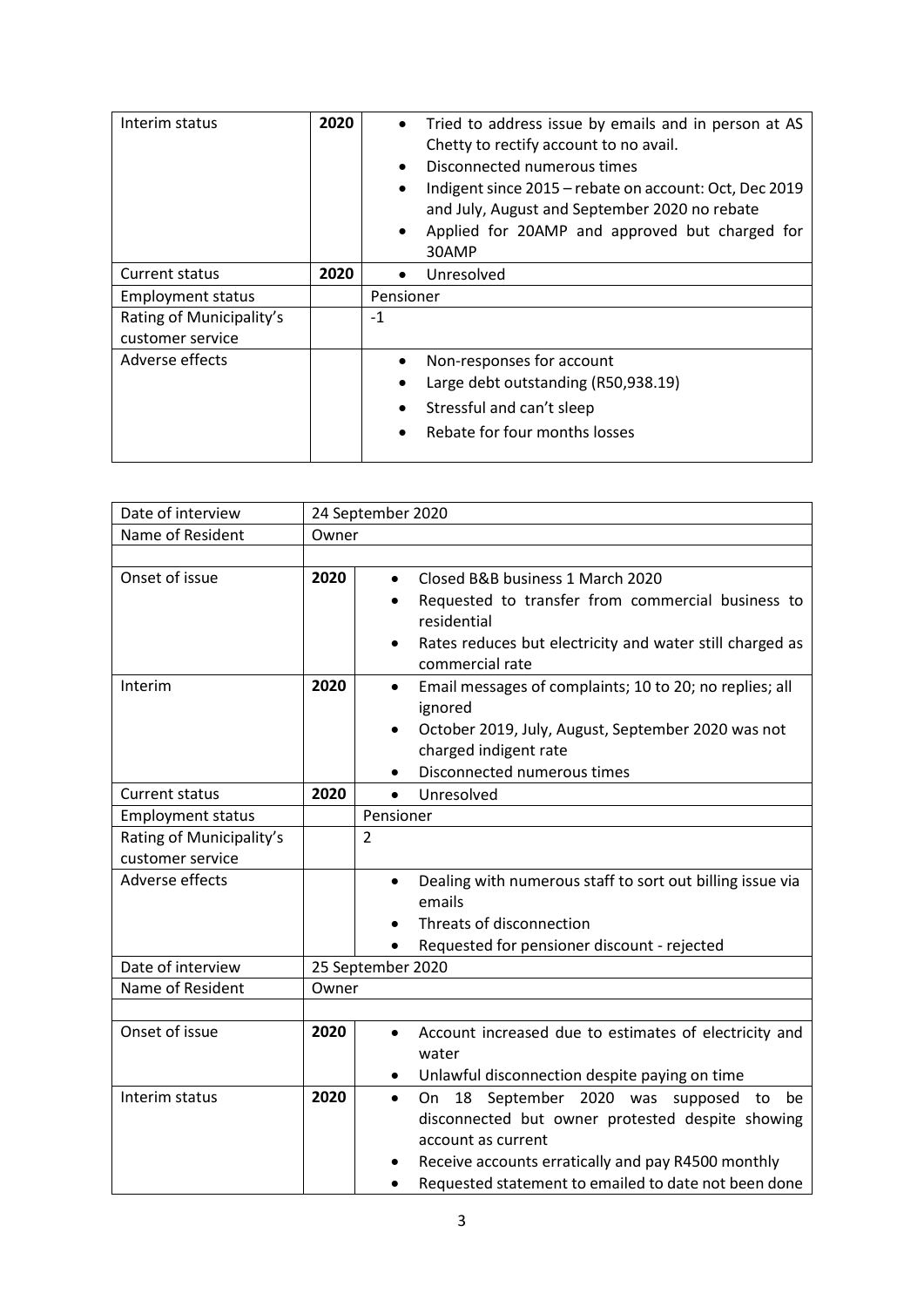| Current status           | 2020 | Unresolved                                                             |
|--------------------------|------|------------------------------------------------------------------------|
| <b>Employment status</b> |      | Employed                                                               |
| Rating of Municipality's |      |                                                                        |
| customer service         |      |                                                                        |
| Adverse effects          |      | Dealing with numerous staff to sort out billing issue via<br>$\bullet$ |
|                          |      | emails                                                                 |
|                          |      | Threats of disconnection                                               |
|                          |      | Erratic delivery of account<br>$\bullet$                               |

| Date of interview                               | 25 September 2020 |                                                                                                                                                                                                                                                                                                                                                                                                                   |  |
|-------------------------------------------------|-------------------|-------------------------------------------------------------------------------------------------------------------------------------------------------------------------------------------------------------------------------------------------------------------------------------------------------------------------------------------------------------------------------------------------------------------|--|
| Name of Resident                                | Owner             |                                                                                                                                                                                                                                                                                                                                                                                                                   |  |
|                                                 |                   |                                                                                                                                                                                                                                                                                                                                                                                                                   |  |
| Onset of issue                                  | 2017              | Purchased property in 2017 and arranged to changed<br>property into his name and to date this hasn't been done<br>and account still remains in the name of the previous<br>owner.                                                                                                                                                                                                                                 |  |
| Interim status                                  | 2020              | Electricity disconnected in 2019<br>Increased in water and electricity from 18 March 2020<br>٠<br>Ongoing emails to Marlon Hoskins with no response and<br>$\bullet$<br>tried to make arrange to meet him with no success<br>Been to AS Chetty three times and not resolved. Travelled<br>each time from Howick to try resolve the problem which<br>was unsuccessful<br>Rates not added to account since purchase |  |
| <b>Current status</b>                           | 2020              | Unresolved<br>$\bullet$                                                                                                                                                                                                                                                                                                                                                                                           |  |
| <b>Employment status</b>                        |                   | Employed - Conveyor                                                                                                                                                                                                                                                                                                                                                                                               |  |
| Rating of<br>Municipality's<br>customer service |                   | $\mathbf{1}$                                                                                                                                                                                                                                                                                                                                                                                                      |  |
| Adverse effects                                 |                   | Dealing with numerous staff to sort out billing issue via<br>emails and in person<br>Large debt outstanding (R76,340.83)<br>Taking time off work to sort out account<br>Long distance travelling from Howick to PMB return<br>numerous time – cost of petrol and time                                                                                                                                             |  |

| Name of Resident |              | Owner                                                                                                                                                                                                                                   |
|------------------|--------------|-----------------------------------------------------------------------------------------------------------------------------------------------------------------------------------------------------------------------------------------|
|                  |              |                                                                                                                                                                                                                                         |
| Onset of issue   | 2017         | Utilities account was traditionally in the region of<br>$\bullet$<br>R2000/m<br>Single resident of over 60 years<br>$\bullet$<br>Routinely self-reports readings<br>$\bullet$<br>Visited AS Chetty building numerous times<br>$\bullet$ |
| Interim          | 2018<br>2019 | Service was disconnected; had to borrow money to<br>$\bullet$<br>pay R7000 to have reconnected<br>Service was disconnected<br>$\bullet$                                                                                                 |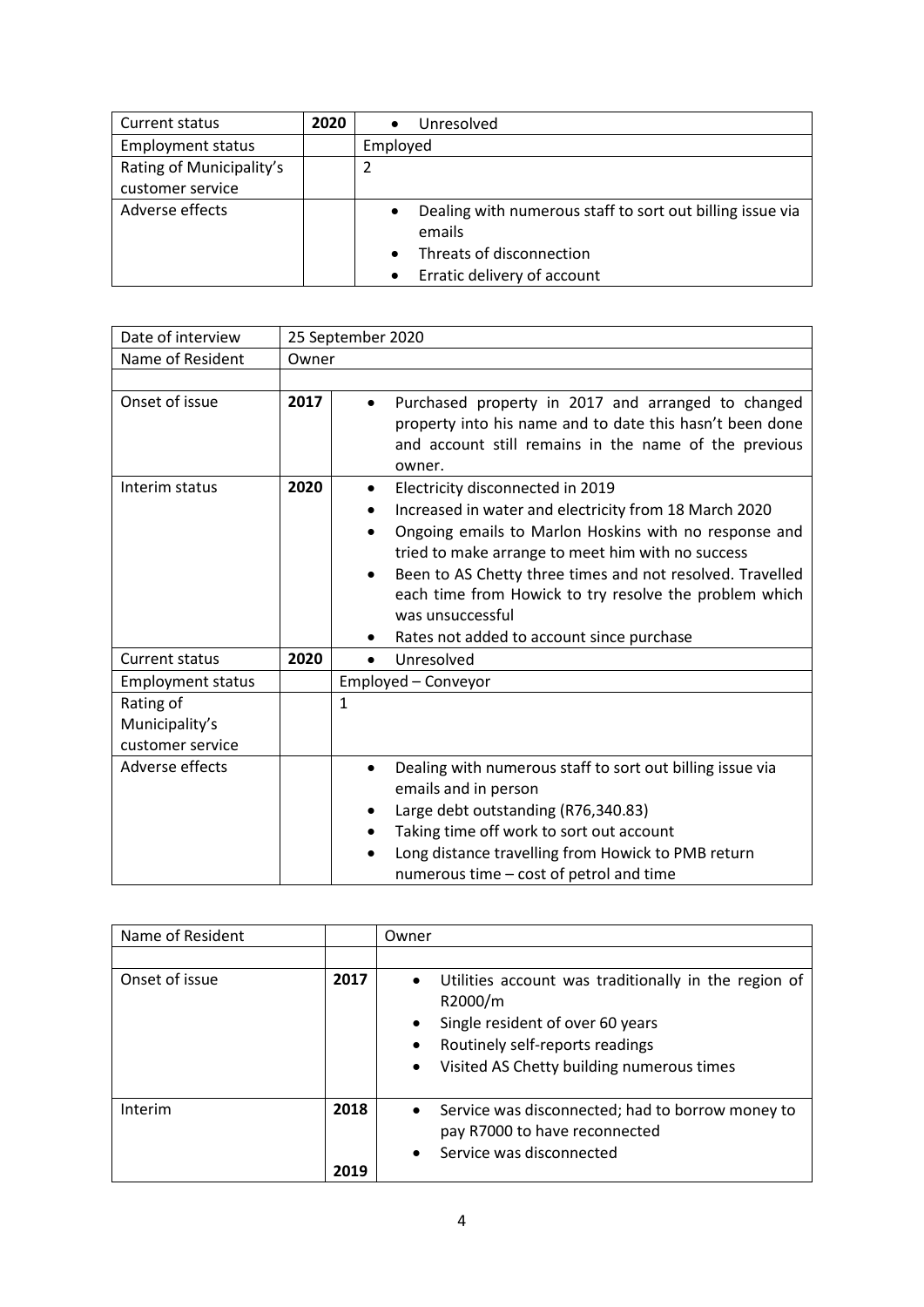|                                              |      | Has sent numerous emails which at times are<br>$\bullet$<br>returned "undeliverable"<br>Many visits to AS Chetty Building; parks in parkade-<br>$\bullet$<br>pay parking and feels vulnerable<br>Uses lunch times to attend the buildings; each time<br>$\bullet$<br>she is there for 1-1 % hours<br>Has dealt with "Pinky" several times, but no<br>$\bullet$<br>resolution to issue |
|----------------------------------------------|------|---------------------------------------------------------------------------------------------------------------------------------------------------------------------------------------------------------------------------------------------------------------------------------------------------------------------------------------------------------------------------------------|
| Current status                               | 2020 | Property for sale but unresolved billing issue                                                                                                                                                                                                                                                                                                                                        |
| <b>Employment status</b>                     |      | Employed full time, High risk for COVID infection                                                                                                                                                                                                                                                                                                                                     |
| Rating of Municipality's<br>customer service |      | 1                                                                                                                                                                                                                                                                                                                                                                                     |
| Adverse effects                              |      | Time spent in fruitless visits to AS Chetty Building<br>Unable to deal with 1 person consistently<br>$\bullet$<br>Unable to sell property as potential buyers are<br>$\bullet$<br>concerned about the unresolved issue                                                                                                                                                                |

| Date of interview |      | 28 September 2020                                                                                                                                                                                                                                                                                                                                                                                                                                                                                                                |  |
|-------------------|------|----------------------------------------------------------------------------------------------------------------------------------------------------------------------------------------------------------------------------------------------------------------------------------------------------------------------------------------------------------------------------------------------------------------------------------------------------------------------------------------------------------------------------------|--|
| Name of Resident  |      | Owner                                                                                                                                                                                                                                                                                                                                                                                                                                                                                                                            |  |
|                   |      |                                                                                                                                                                                                                                                                                                                                                                                                                                                                                                                                  |  |
| Onset of issue    | 2016 | Purchased the property and the transfer process was<br>$\bullet$<br>successfully achieved                                                                                                                                                                                                                                                                                                                                                                                                                                        |  |
| Interim           | 2020 | July-rates amount of R34,994.33 was added to the account<br>that belongs to previous owner<br>On enquiry was advised to contact Mr M Hoskins who was<br>$\bullet$<br>"exceedingly rude and arrogant"<br>Email sent to Johan vd Merwe declaring a dispute-this<br>$\bullet$<br>should be billed to the seller of the property. How was the<br>initial transfer done if there are outstanding rates<br>amounts?<br>No direct reply received, only cc'd in the follow-up emails<br>$\bullet$<br>which were unprofessional in nature |  |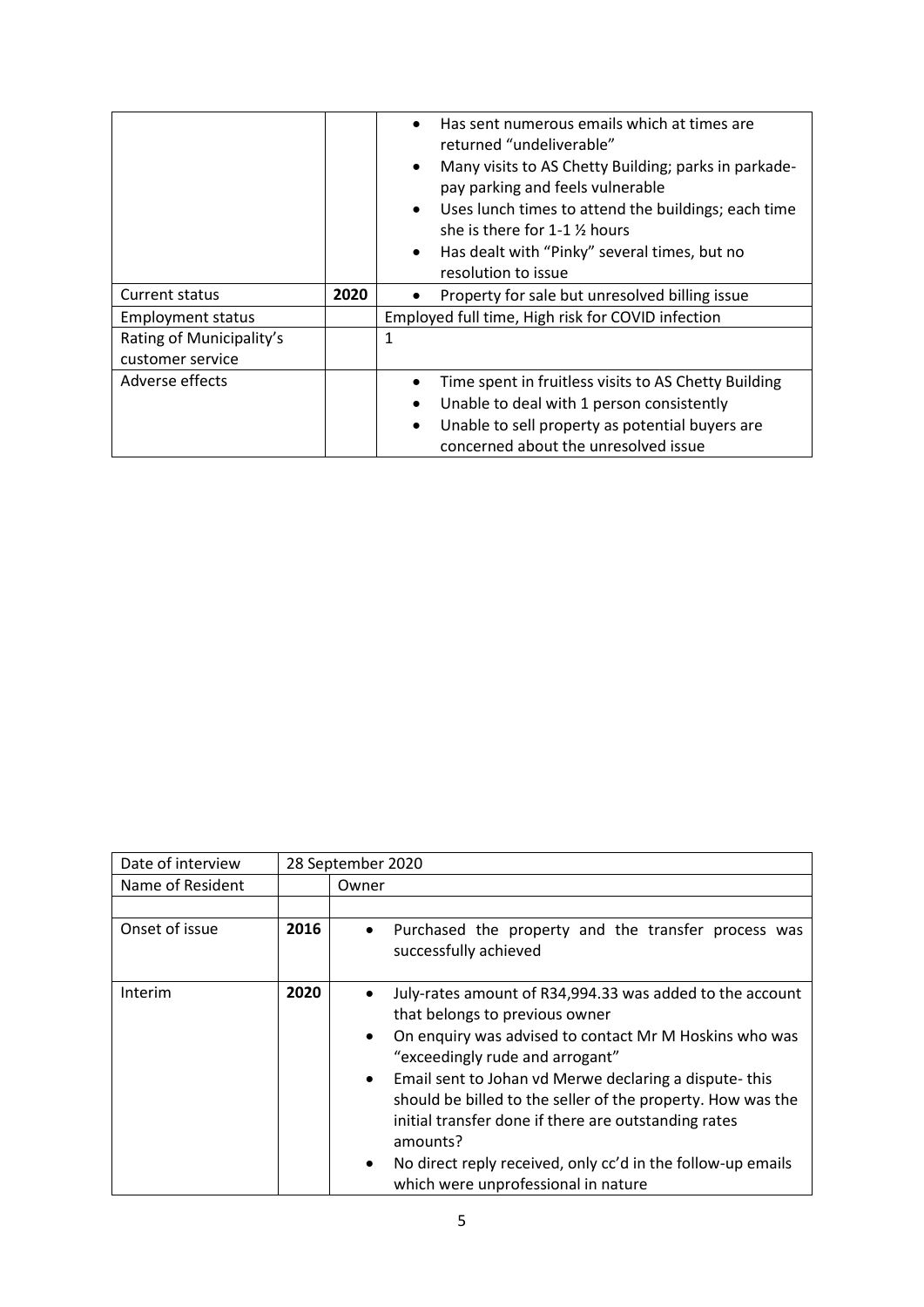|                          |      | On driving to the AS Chetty building the queue was out of<br>$\bullet$<br>the building and on to the street with no apparent regard<br>for social distancing |
|--------------------------|------|--------------------------------------------------------------------------------------------------------------------------------------------------------------|
| Current status           | 2020 | Unresolved<br>$\bullet$                                                                                                                                      |
| <b>Employment status</b> |      | Employed full time, High risk for COVID infection                                                                                                            |
| Rating of                |      | 1                                                                                                                                                            |
| Municipality's           |      |                                                                                                                                                              |
| customer service         |      |                                                                                                                                                              |
| Adverse effects          |      | Unable to deal with 1 person consistently<br>$\bullet$                                                                                                       |
|                          |      | Large debt outstanding                                                                                                                                       |

| Name of Resident         |                      | Owner                                                                                                                                                                                                                                                                                                                                                                                                                                                                                                                                                                                                                                                                                                                                                                                                                                                                                                                                                                                                                                                                                                                                                                                                               |
|--------------------------|----------------------|---------------------------------------------------------------------------------------------------------------------------------------------------------------------------------------------------------------------------------------------------------------------------------------------------------------------------------------------------------------------------------------------------------------------------------------------------------------------------------------------------------------------------------------------------------------------------------------------------------------------------------------------------------------------------------------------------------------------------------------------------------------------------------------------------------------------------------------------------------------------------------------------------------------------------------------------------------------------------------------------------------------------------------------------------------------------------------------------------------------------------------------------------------------------------------------------------------------------|
| Property                 |                      | <b>Business Premises in town</b>                                                                                                                                                                                                                                                                                                                                                                                                                                                                                                                                                                                                                                                                                                                                                                                                                                                                                                                                                                                                                                                                                                                                                                                    |
| Account no.              |                      |                                                                                                                                                                                                                                                                                                                                                                                                                                                                                                                                                                                                                                                                                                                                                                                                                                                                                                                                                                                                                                                                                                                                                                                                                     |
| Onset of issue           | 2017                 | Utilities account was traditionally in the region of R2500/m<br>$\bullet$<br>Property was leased to a second party in March<br>$\bullet$<br>Account received from Msunduzi municipality went up to<br>$\bullet$<br>R200 000<br>Visited AS Chetty building numerous times<br>$\bullet$                                                                                                                                                                                                                                                                                                                                                                                                                                                                                                                                                                                                                                                                                                                                                                                                                                                                                                                               |
| Interim                  | 2017<br>2018<br>2019 | May/June account was increased to R500 000 with no<br>$\bullet$<br>explanations<br>Advised to consult Mr Marlon Hoskins but was unable to<br>do so. Mr Hoskins was never available.<br>Utilities account was reduced to around R51 000 with no<br>explanations<br>At times the resident paid weekly visits to AS Chetty<br>Building. this proved physically challenging owing to a<br>medical condition at the time involving mobility<br>The stairs at the front of AS Chetty were unable to be<br>$\bullet$<br>navigated.<br>The elevator at the back was difficult to get to and felt<br>$\bullet$<br>unsafe<br>There is no designated parking for elderly or infirm clients<br>$\bullet$<br>and parking is problematic.<br>In this time, the utilities were disconnected several times<br>$\bullet$<br>creating conflict with the tenant.<br>Monthly payments of about R3500 continued<br>Evicted the tenants and asked that all municipal services<br>except for sewage be disconnected<br>Water meter stolen twice and replaced twice<br>Now no water meter<br>Despite request to disconnect services; electricity still not<br>$\bullet$<br>disconnected<br>Self-reported reading not reflected<br>$\bullet$ |
| <b>Current status</b>    | 2020                 | Engaged law firm J Leslie Smith August, suing for costs<br>$\bullet$                                                                                                                                                                                                                                                                                                                                                                                                                                                                                                                                                                                                                                                                                                                                                                                                                                                                                                                                                                                                                                                                                                                                                |
| <b>Employment status</b> |                      | Pensioner                                                                                                                                                                                                                                                                                                                                                                                                                                                                                                                                                                                                                                                                                                                                                                                                                                                                                                                                                                                                                                                                                                                                                                                                           |
|                          |                      |                                                                                                                                                                                                                                                                                                                                                                                                                                                                                                                                                                                                                                                                                                                                                                                                                                                                                                                                                                                                                                                                                                                                                                                                                     |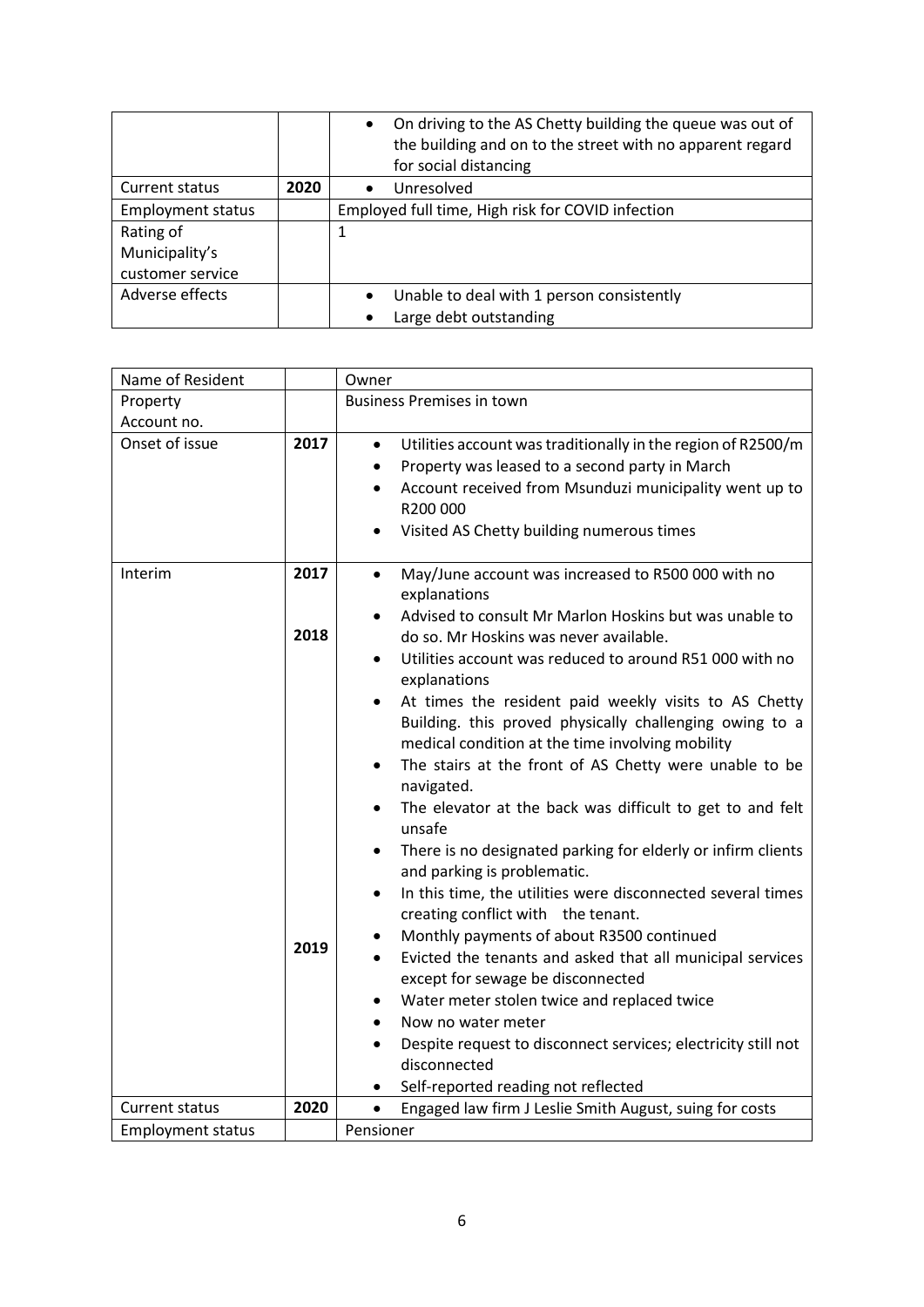| Rating of<br>Municipality's |                                                                                                                                                                                                                                                                                       |
|-----------------------------|---------------------------------------------------------------------------------------------------------------------------------------------------------------------------------------------------------------------------------------------------------------------------------------|
| customer service            |                                                                                                                                                                                                                                                                                       |
| Adverse effects             | Time spent in fruitless visits to AS Chetty Building<br>$\bullet$<br>Physical difficulty accessing AS Chetty<br>$\bullet$<br>Unable to deal with 1 person consistently<br>$\bullet$<br>Loss of income from tenant<br>$\bullet$<br>Engaging a law firm to solve the issue<br>$\bullet$ |

| Date of interview        |       | 30 September 2020                                                                                                                                                                                                                                              |
|--------------------------|-------|----------------------------------------------------------------------------------------------------------------------------------------------------------------------------------------------------------------------------------------------------------------|
| Name of Resident         | Owner |                                                                                                                                                                                                                                                                |
|                          |       |                                                                                                                                                                                                                                                                |
| Onset of issue           | 2019  | In October and November 2019 was charged disconnection<br>$\bullet$<br>fees R578.65 for both months and yet they were not<br>disconnected. From December 2019 to Jan 2020 were not<br>credited for these amounts.<br>Erratic delivery of accounts<br>$\bullet$ |
| Interim status           | 2020  | Accounts for following months in 2020 not received despite<br>$\bullet$<br>requesting them via email: February, March, April, June, July,<br>August, September<br>They pay as much as they can despite been pensioner<br>$\bullet$                             |
| Current status           | 2020  | Unresolved                                                                                                                                                                                                                                                     |
| <b>Employment status</b> |       | Pensioner                                                                                                                                                                                                                                                      |
| Rating of                |       | $-1$                                                                                                                                                                                                                                                           |
| Municipality's           |       |                                                                                                                                                                                                                                                                |
| customer service         |       |                                                                                                                                                                                                                                                                |
| Adverse effects          |       | Non-responses for account                                                                                                                                                                                                                                      |
|                          |       | Account high for pensioner                                                                                                                                                                                                                                     |
|                          |       | Stressful                                                                                                                                                                                                                                                      |

| Name of Resident |      | Owner                                                                                                                                                                                                                                                                                                                                                                                                                                                                                                                                    |
|------------------|------|------------------------------------------------------------------------------------------------------------------------------------------------------------------------------------------------------------------------------------------------------------------------------------------------------------------------------------------------------------------------------------------------------------------------------------------------------------------------------------------------------------------------------------------|
|                  |      |                                                                                                                                                                                                                                                                                                                                                                                                                                                                                                                                          |
| Onset of issue   | 2018 | Husband & daughter left SA and no longer reside in the<br>house, taking the occupancy from 6 people to 4 people<br>Prior to their departure the average account was R2800-<br>$\bullet$<br>R3200<br>After departure the account climbed to R6000/month                                                                                                                                                                                                                                                                                   |
| Interim          |      | When enquiries were made about increased readings,<br>she was informed that there must be a leak<br>Plumber's letter attached to confirm no leak detected<br>$\bullet$<br>on property-the leak is outside the property or the<br>meter is faulty.<br>Has reported this several times to the AS Chetty staff<br>$\bullet$<br>and been given letters not to disconnect, but<br>disconnections continue to occur.<br>Uses own transport to AS Chetty building, pays for<br>$\bullet$<br>parking at the Parkade; time taken from working day |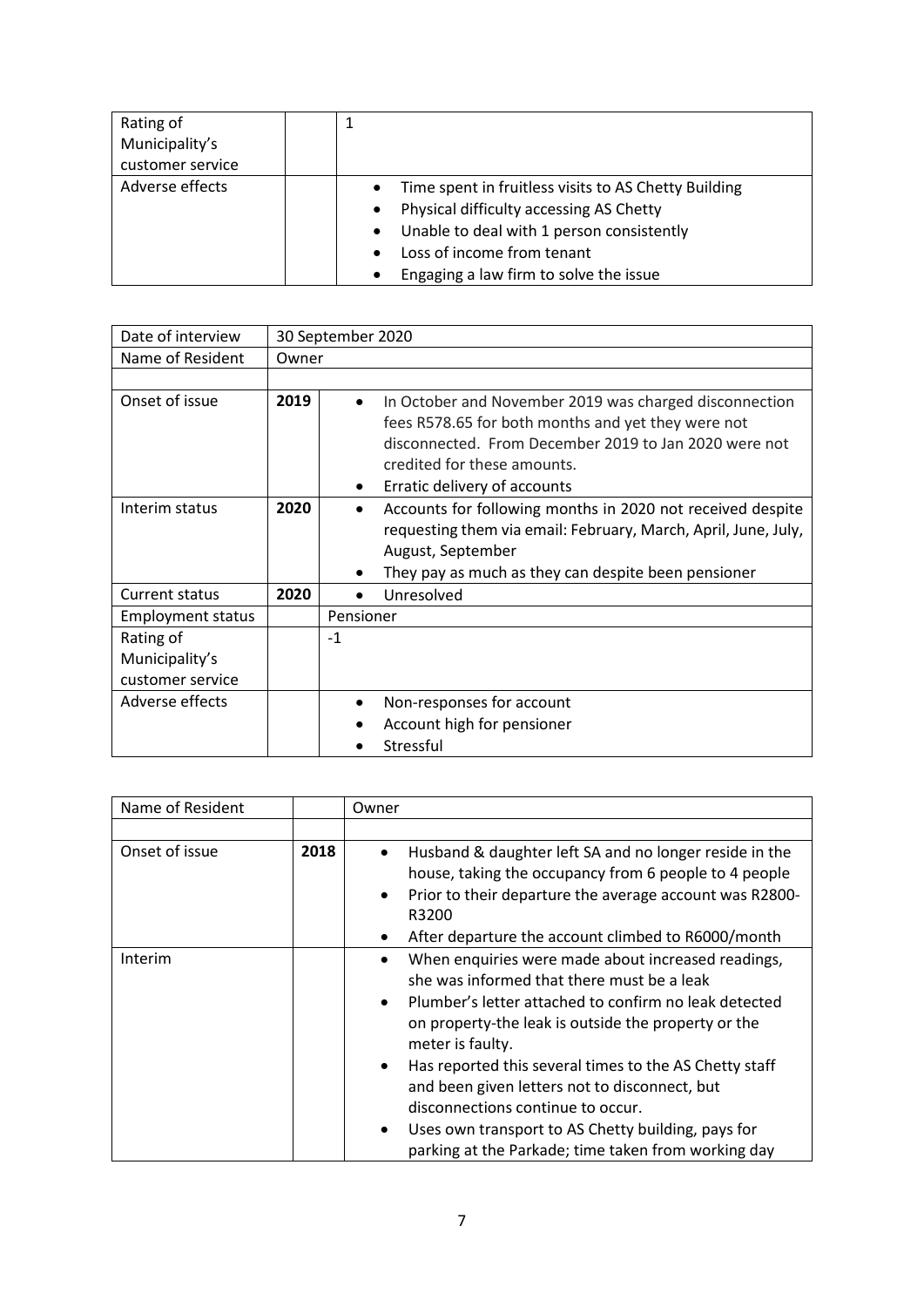|                          | Advised to see Mr Marlon Hoskins who she described as<br>"abrupt and unhelpful"<br>Saw Pinky who advised the amounts would be reversed,<br>$\bullet$<br>some were, but several not reversed.<br>Pays an average of R4000/month but account continues<br>$\bullet$<br>to climb and is currently at R27325.75 |
|--------------------------|-------------------------------------------------------------------------------------------------------------------------------------------------------------------------------------------------------------------------------------------------------------------------------------------------------------|
| Current status           | Unresolved                                                                                                                                                                                                                                                                                                  |
| <b>Employment status</b> | Self employed                                                                                                                                                                                                                                                                                               |
| Rating of Municipality's | 3 at the counter                                                                                                                                                                                                                                                                                            |
| customer service         | 1 as issue still not resolved                                                                                                                                                                                                                                                                               |
| Adverse effects          | Self-employed so has to take time out to go to the AS<br>$\bullet$<br><b>Chetty Building</b><br>Added stress due to disconnections despite "no<br>$\bullet$<br>disconnection" notices                                                                                                                       |

| Name of Resident         |      | Owner                                                                                                                                                                                                                                                                                                                                                 |
|--------------------------|------|-------------------------------------------------------------------------------------------------------------------------------------------------------------------------------------------------------------------------------------------------------------------------------------------------------------------------------------------------------|
|                          |      |                                                                                                                                                                                                                                                                                                                                                       |
| Onset of issue           | 2020 | June account was abnormally low<br>$\bullet$                                                                                                                                                                                                                                                                                                          |
|                          |      | July account was more than doubled                                                                                                                                                                                                                                                                                                                    |
| Interim                  |      | In August queried the fact that reported readings<br>٠<br>were not reflected.<br>Phoned continuously x 5 days only answered on 5 <sup>th</sup><br>٠<br>day<br>Emailed "Gugu"<br>Was advised that as it was financial year end the<br>department charges differently<br>On one account there are duplicated "domestic"<br>charges" for July and August |
| Current status           |      | Unresolved                                                                                                                                                                                                                                                                                                                                            |
| <b>Employment status</b> |      | Employed                                                                                                                                                                                                                                                                                                                                              |
|                          |      |                                                                                                                                                                                                                                                                                                                                                       |
| Rating of Municipality's |      | 1                                                                                                                                                                                                                                                                                                                                                     |
| customer service         |      |                                                                                                                                                                                                                                                                                                                                                       |
| Adverse effects          |      | Concerned about disconnection even though she<br>has paid her areas.                                                                                                                                                                                                                                                                                  |

| Name of Resident |      | Owner                                                                  |
|------------------|------|------------------------------------------------------------------------|
|                  |      |                                                                        |
|                  |      |                                                                        |
| Onset of issue   | 2020 | March received an account for R10 000<br>$\bullet$                     |
|                  |      | Phoned the department and was assured that the account<br>٠            |
|                  |      | would be resolved                                                      |
| Interim          | 2020 | Received a letter in post box on 15 September advising of<br>$\bullet$ |
|                  |      | extended hours over 12 & 13 September                                  |
|                  |      | Visited AS Chetty Building 17 September<br>$\bullet$                   |
|                  |      | Reception and willingness of staff to assist was exceptional           |
|                  |      | Enquiry not resolved and advised to email Mr M Hoskins                 |
|                  |      | Emailed Mr Hoskins on 25 September with the following<br>$\bullet$     |
|                  |      | concerns:                                                              |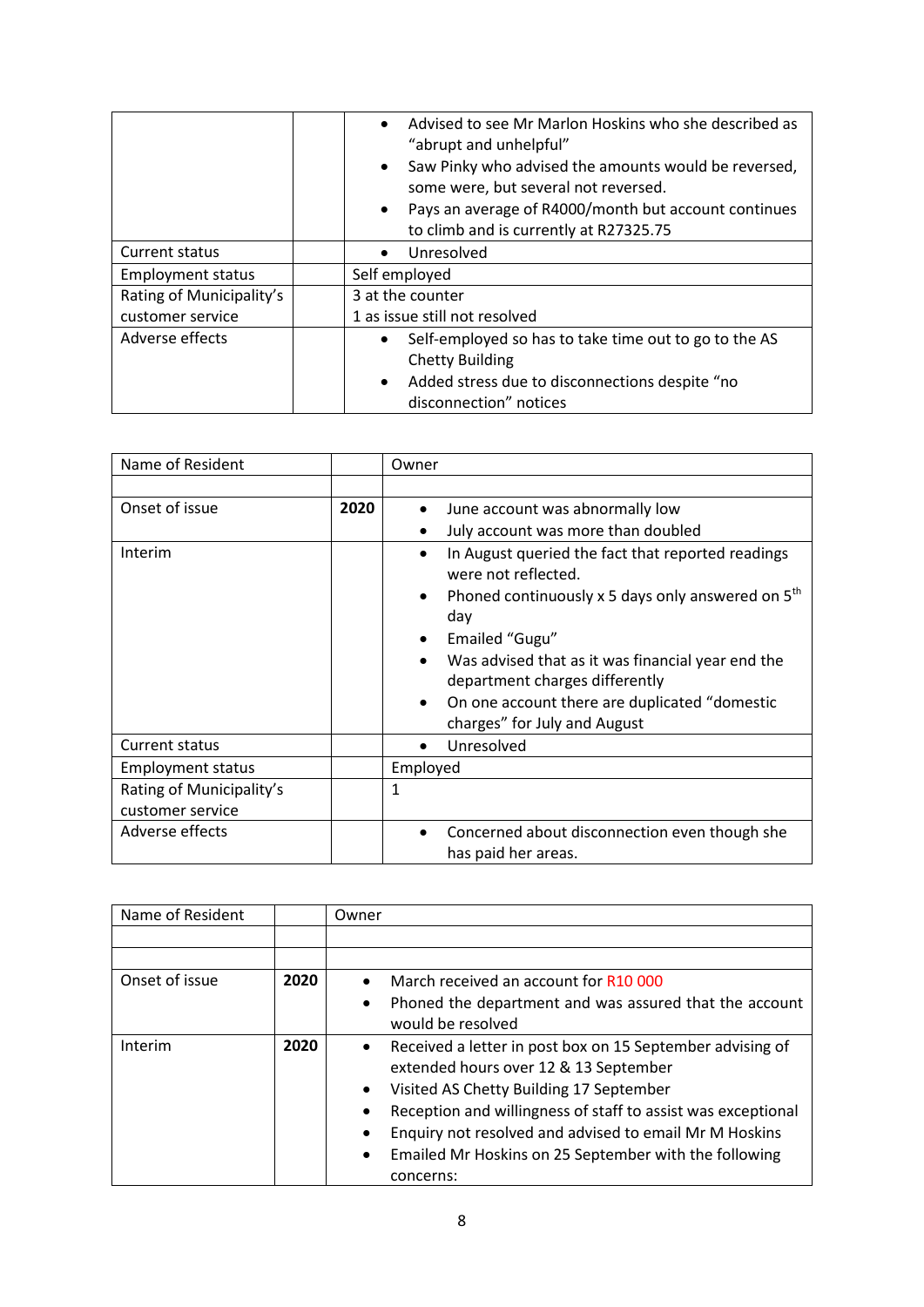|                          |      | Many reversals from previous statements                                 |
|--------------------------|------|-------------------------------------------------------------------------|
|                          |      | Many duplicated charges at inflated tariffs e.g. 50.9L                  |
|                          |      | charged at 44.51. The account will have already been paid               |
|                          |      | which was charged at a lower tariff                                     |
|                          |      | What accounts for the increased tariff now?                             |
|                          |      | Wants and explanation for the anomalies                                 |
| Current status           | 2020 | Awaiting feedback from Mr Hoskins as account still not                  |
|                          |      | resolved                                                                |
| <b>Employment status</b> |      | Pensioner                                                               |
| Rating of                |      | 1                                                                       |
| Municipality's           |      |                                                                         |
| customer service         |      |                                                                         |
| Adverse effects          |      | Emotional stress due to outstanding amount owed                         |
|                          |      | Concern over the seemingly random charging of amounts                   |
|                          |      | at increased tariffs                                                    |
|                          |      | Concern over the fact that the owners harvest all of their<br>$\bullet$ |
|                          |      | grey water and rain water yet still are being billed for a              |
|                          |      | relatively high consumption despite the fact that there is              |
|                          |      | no detectable leak                                                      |
|                          |      | Fear of disconnection and resultant costs                               |

| Date of interview        |      | 2 October 2020                                                                                     |
|--------------------------|------|----------------------------------------------------------------------------------------------------|
|                          |      |                                                                                                    |
|                          |      |                                                                                                    |
| Onset of issue           | 2018 | Requested transfer from late father name to mother name,<br>$\bullet$                              |
|                          |      | to date this was not done.                                                                         |
| Interim status           | 2020 | No water and electricity on accounts                                                               |
|                          |      | July & August 2020 rates amount on accounts only                                                   |
|                          |      | August & September 2020 accounts are the same<br>$\bullet$                                         |
|                          |      | Disconnected on 16 September despite payment made and<br>$\bullet$                                 |
|                          |      | due date was 30/09/2020. Paid R6000 called<br>for                                                  |
|                          |      | reconnection not done intervention made by Clarendon RRA                                           |
|                          |      | and ward councillor and reconnected at 6h30pm                                                      |
| <b>Current status</b>    | 2020 | Unresolved<br>$\bullet$                                                                            |
| <b>Employment status</b> |      | Employed                                                                                           |
| Rating of                |      | $-1$                                                                                               |
| Municipality's           |      |                                                                                                    |
| customer service         |      |                                                                                                    |
| Adverse effects          |      | Non-responses for account<br>$\bullet$                                                             |
|                          |      | Mother travels each month to AS Chetty from Clarendon to<br>$\bullet$<br>collect monthly statement |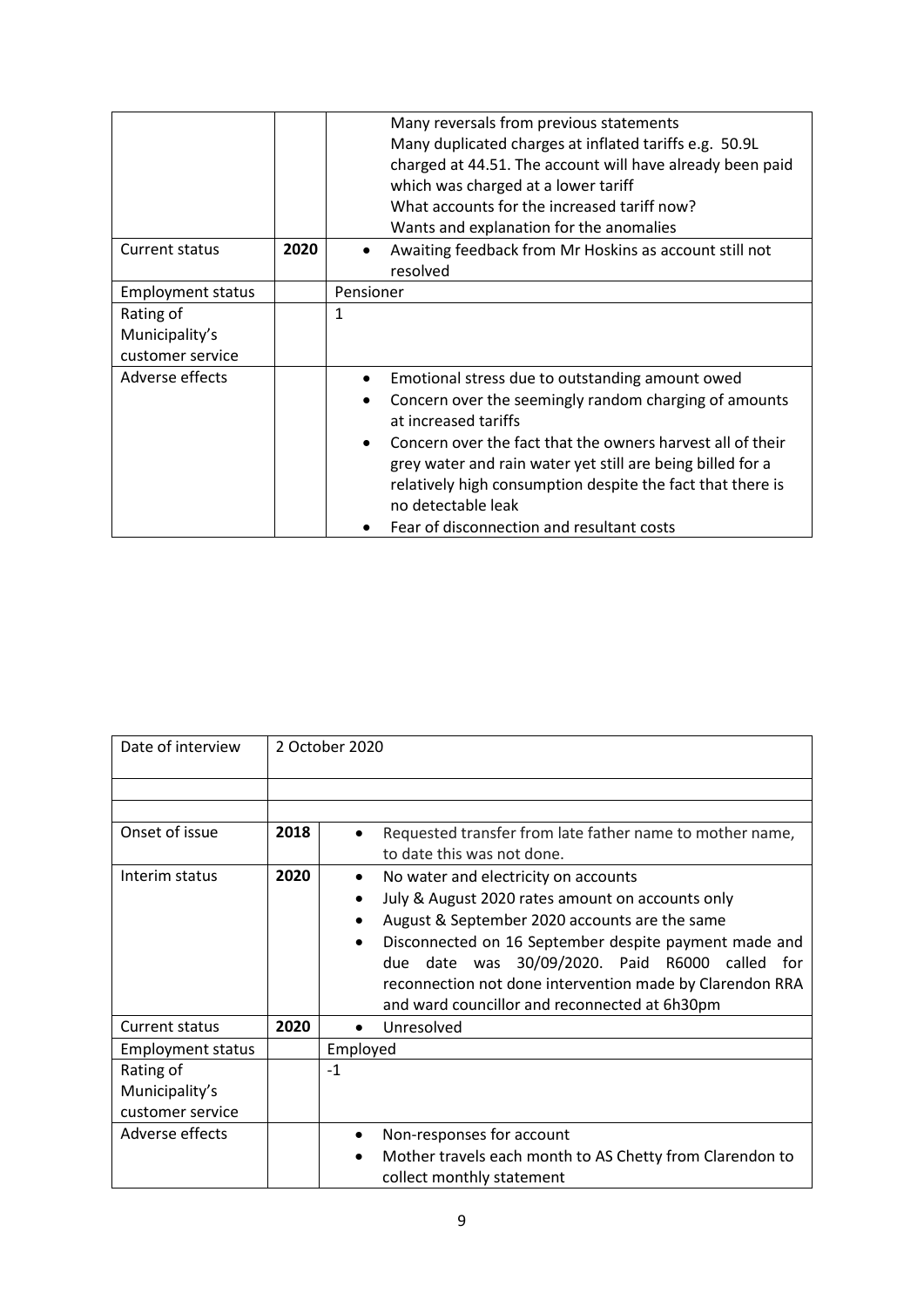| Mother name not transferred to property adversely affects<br>her ownership of property |
|----------------------------------------------------------------------------------------|
| Inconvenienced from disconnection                                                      |

| Date of interview                               |      | 10 October 2020                                                                                                                                                                                                                                                                                                                                                                                                                                                                                                                                |  |  |
|-------------------------------------------------|------|------------------------------------------------------------------------------------------------------------------------------------------------------------------------------------------------------------------------------------------------------------------------------------------------------------------------------------------------------------------------------------------------------------------------------------------------------------------------------------------------------------------------------------------------|--|--|
| Name of Resident                                |      |                                                                                                                                                                                                                                                                                                                                                                                                                                                                                                                                                |  |  |
|                                                 |      |                                                                                                                                                                                                                                                                                                                                                                                                                                                                                                                                                |  |  |
| Onset of issue                                  | 2019 | Mother and son stay together in council house and the house<br>$\bullet$<br>is 40 years old. Mother is 70-year-old pensioner and son<br>became unemployed (retrenched) in March 2020 due to<br>COVID-19 and lockdown. Received an account as of 30 August<br>2020 for R71,491.38. The only income is mother's old age<br>pension.                                                                                                                                                                                                              |  |  |
| Interim status                                  | 2020 | Been to AS Chetty numerous occasions no help!<br>Son goes to inquiry on behalf of mother who is ill and not able<br>to go with son due to COVID-19                                                                                                                                                                                                                                                                                                                                                                                             |  |  |
| Current status                                  | 2020 | Unresolved                                                                                                                                                                                                                                                                                                                                                                                                                                                                                                                                     |  |  |
| Employment<br>status                            |      | Unemployed                                                                                                                                                                                                                                                                                                                                                                                                                                                                                                                                     |  |  |
| Rating of<br>Municipality's<br>customer service |      | $-1$                                                                                                                                                                                                                                                                                                                                                                                                                                                                                                                                           |  |  |
| Adverse effects                                 |      | Non-responses for account<br>$\bullet$<br>No help and stressful for mother and son                                                                                                                                                                                                                                                                                                                                                                                                                                                             |  |  |
|                                                 |      |                                                                                                                                                                                                                                                                                                                                                                                                                                                                                                                                                |  |  |
| Date of interview                               |      | 10 October 2020                                                                                                                                                                                                                                                                                                                                                                                                                                                                                                                                |  |  |
|                                                 |      |                                                                                                                                                                                                                                                                                                                                                                                                                                                                                                                                                |  |  |
|                                                 |      |                                                                                                                                                                                                                                                                                                                                                                                                                                                                                                                                                |  |  |
| Onset of issue                                  | 2020 | Normally pay between R 16,000 and R 20,000. The July bill,<br>due 31/08/2020, was R 61 000,00 with numerous reversals<br>and additional lines on the sewerage and water sections. They<br>continue to pay the current account on a monthly basis.<br>The business was locked down completely from 27 March to<br>3 May 2020. There was an accumulation of R40,000 over 3<br>months and includes four charges for sewerage whereas they<br>have only one charge. There were eight charges plus the basic<br>and usually only have four charges. |  |  |
| Interim status                                  | 2020 | Ongoing<br>email<br>correspondence<br>with<br>resolution.<br>no<br>$\bullet$<br>Municipality says that they do not have the technical staff<br>available to come out to the property to check readings on the<br>meter.<br>Been to AS Chetty four times<br>٠                                                                                                                                                                                                                                                                                   |  |  |
| Current status                                  | 2020 | Unresolved<br>$\bullet$                                                                                                                                                                                                                                                                                                                                                                                                                                                                                                                        |  |  |
| Employment<br>status                            |      | Employed                                                                                                                                                                                                                                                                                                                                                                                                                                                                                                                                       |  |  |
| Rating of<br>Municipality's<br>customer service |      | $-1$                                                                                                                                                                                                                                                                                                                                                                                                                                                                                                                                           |  |  |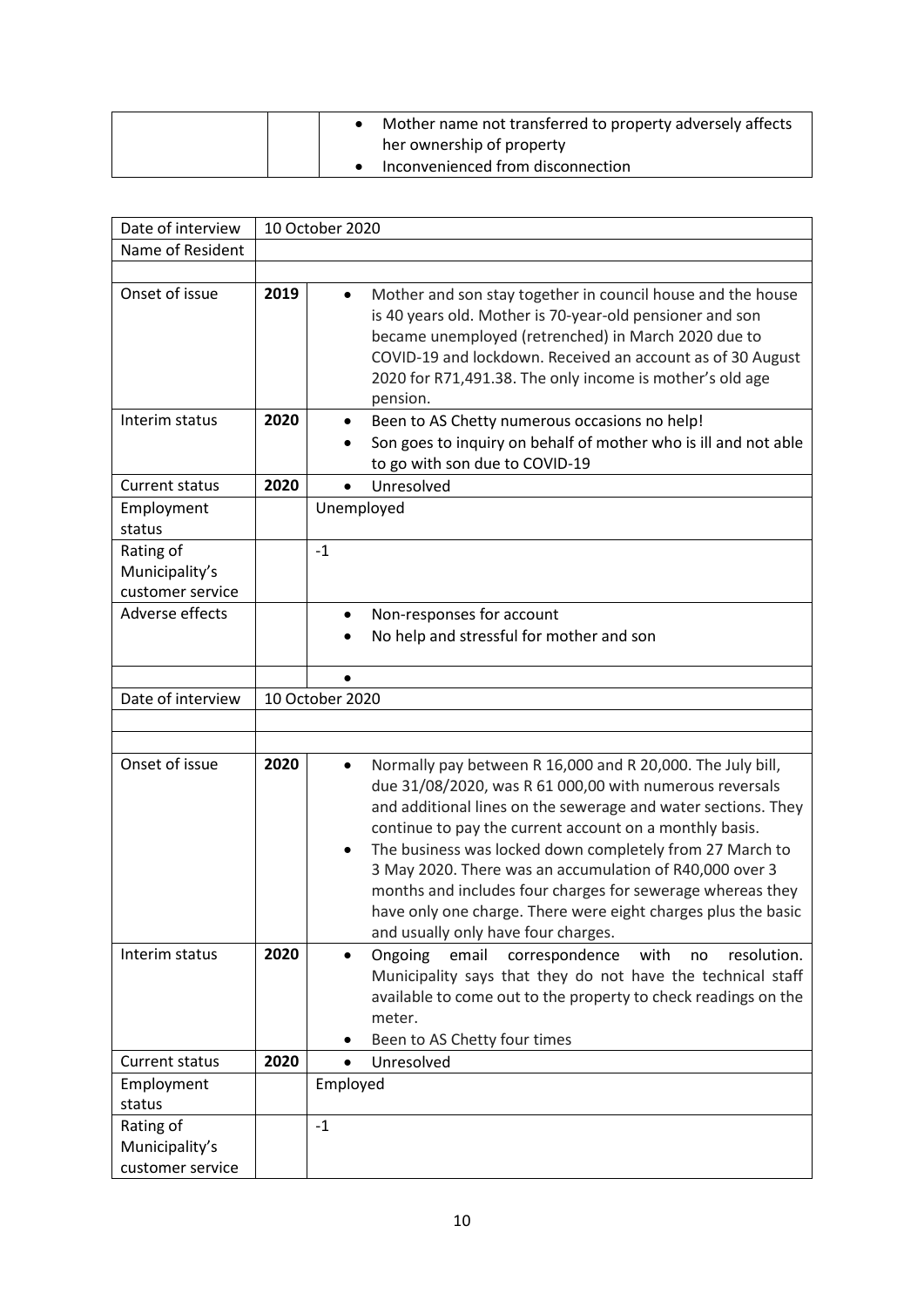| Adverse effects | Non-responses for account<br>Staff member to take time off from work. Cost of fuel to |
|-----------------|---------------------------------------------------------------------------------------|
|                 | company to travel up and down. Loss of income<br>Large debt outstanding<br>$\bullet$  |

| Date of interview    |      | 11 October 2020                                                                                                                                                                                                                                                                                                                                                                                                                                                                                                                                                                                                                                                                                                                                                                                                                                                                                |
|----------------------|------|------------------------------------------------------------------------------------------------------------------------------------------------------------------------------------------------------------------------------------------------------------------------------------------------------------------------------------------------------------------------------------------------------------------------------------------------------------------------------------------------------------------------------------------------------------------------------------------------------------------------------------------------------------------------------------------------------------------------------------------------------------------------------------------------------------------------------------------------------------------------------------------------|
| Name of Resident     |      | Owner of 3 properties                                                                                                                                                                                                                                                                                                                                                                                                                                                                                                                                                                                                                                                                                                                                                                                                                                                                          |
|                      |      |                                                                                                                                                                                                                                                                                                                                                                                                                                                                                                                                                                                                                                                                                                                                                                                                                                                                                                |
| Onset of issue       | 2020 | Rates doubled<br>$\bullet$<br>Lodged dispute about rate valuation - unsuccessful<br>Owns 3 properties<br>$\bullet$<br>Consulted valuator to valuate 3 properties<br>Residential property valued by municipality in February<br>2019 at R710,000 and in August 2020 increased to<br>R930,000. The private valuator valued the property at<br>R865,000. Foundation is moving due to a stream, pool has<br>given way from current position, inside and outside walls<br>are cracking - report from property consultants.<br>Commercial property 1: valued by municipality in April<br>2019 at R720,000 and in August 2020 increased to<br>R1,450,000. The private valuator valued the property at<br>R995,000<br>Commercial property 1: valued by municipality in May 2019<br>at R1,100,000 and in August 2020 increased to R2,200,000.<br>The private valuator valued the property at R1,475,000 |
| Interim status       | 2020 | Still disputes findings of with evaluation committee<br>$\bullet$<br>Been to AS Chetty over a one year period still not resolved                                                                                                                                                                                                                                                                                                                                                                                                                                                                                                                                                                                                                                                                                                                                                               |
| Current status       | 2020 | Unresolved<br>$\bullet$                                                                                                                                                                                                                                                                                                                                                                                                                                                                                                                                                                                                                                                                                                                                                                                                                                                                        |
| Employment<br>status |      | Employed                                                                                                                                                                                                                                                                                                                                                                                                                                                                                                                                                                                                                                                                                                                                                                                                                                                                                       |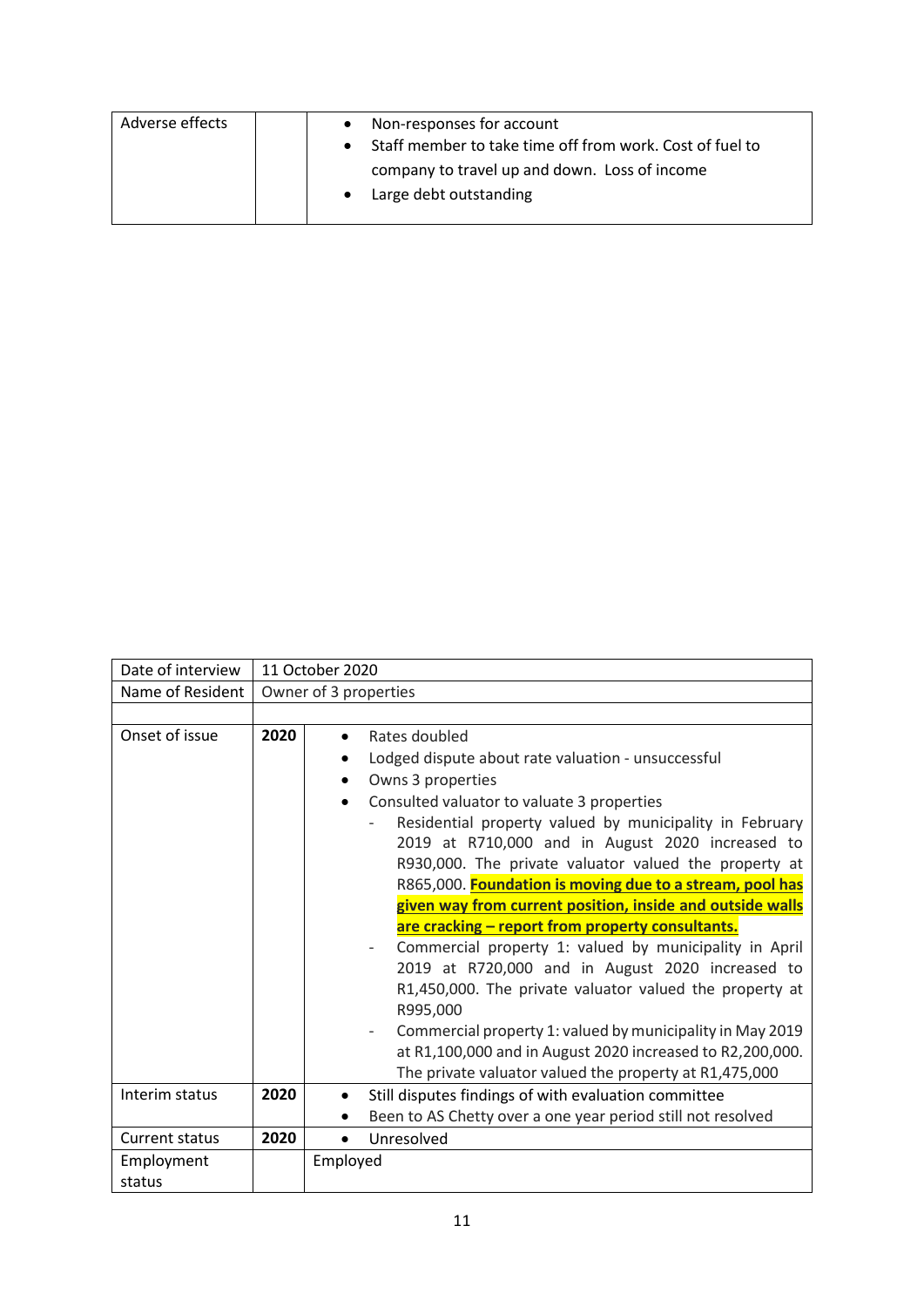| Rating of<br>Municipality's<br>customer service |                                                                                                                                                                                                                                                                                                                      |
|-------------------------------------------------|----------------------------------------------------------------------------------------------------------------------------------------------------------------------------------------------------------------------------------------------------------------------------------------------------------------------|
| Adverse effects                                 | Treated badly by municipal staff at AS Chetty building, arrogant<br>$\bullet$<br>and poor attitude<br>• Incurred personal cost of R12,000 for private company to<br>valuate properties<br>Disconnection<br>$\bullet$<br>Taking time off work to sort out account and parking area not<br>$\bullet$<br>safe for woman |

| Date of interview        |       | 11 October 2020                                                                                                                                                                                                                                                                                                       |
|--------------------------|-------|-----------------------------------------------------------------------------------------------------------------------------------------------------------------------------------------------------------------------------------------------------------------------------------------------------------------------|
| Name of Resident         | Owner |                                                                                                                                                                                                                                                                                                                       |
|                          |       |                                                                                                                                                                                                                                                                                                                       |
| Onset of issue           | 2020  | Query August 2020 current account R12,876.36 - paid<br>$\bullet$<br>monthly average of R3500 to R4500<br>Paying actual for water and electricity then from July<br>$\bullet$<br>2020 estimate<br>Water charges for July and August 2020 increases<br>$\bullet$<br>multiple times - reversals are done but added again |
| Interim status           | 2020  | Query via email and no responses<br>$\bullet$                                                                                                                                                                                                                                                                         |
| Current status           | 2020  | Unresolved<br>$\bullet$                                                                                                                                                                                                                                                                                               |
| <b>Employment status</b> |       | Employed                                                                                                                                                                                                                                                                                                              |
| Rating of Municipality's |       | 1                                                                                                                                                                                                                                                                                                                     |
| customer service         |       |                                                                                                                                                                                                                                                                                                                       |
| Adverse effects          |       | Frustration                                                                                                                                                                                                                                                                                                           |

| Date of interview        |       | 11 October 2020                                                                                                          |
|--------------------------|-------|--------------------------------------------------------------------------------------------------------------------------|
| Name of Resident         | Owner |                                                                                                                          |
|                          |       |                                                                                                                          |
| Onset of issue           | 2020  | Disputed unknown item on account on September 2020<br>$\bullet$<br>account - Card variable charge: R58.80 and card fixed |
|                          |       | charge: $R30.04 - what is that?$                                                                                         |
|                          |       | No explanation what those charges are for<br>$\bullet$                                                                   |
| Interim status           | 2020  | No response                                                                                                              |
| Current status           | 2020  | Unresolved                                                                                                               |
| <b>Employment status</b> |       | Employed                                                                                                                 |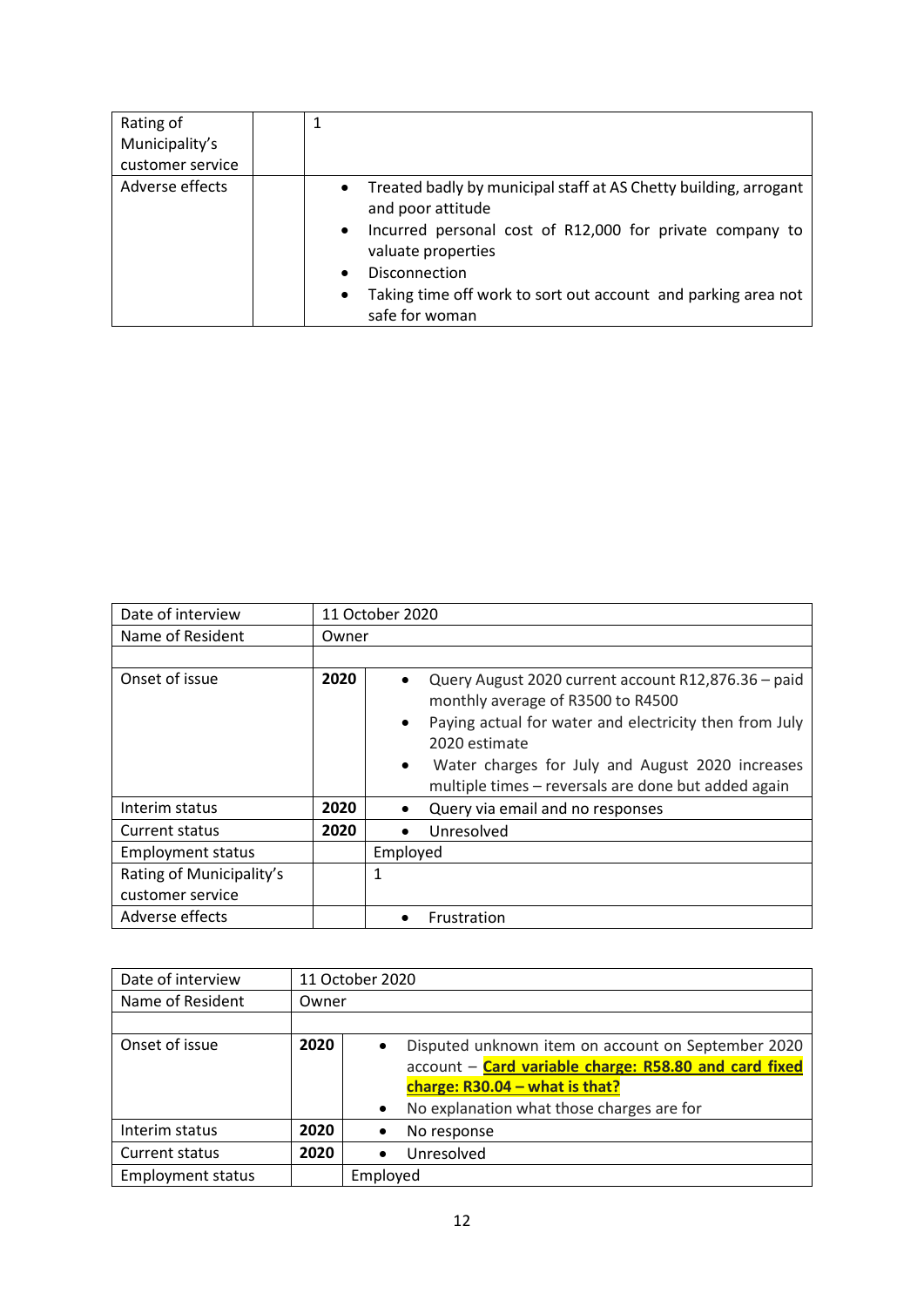| Rating of        |  |
|------------------|--|
| Municipality's   |  |
| customer service |  |
| Adverse effects  |  |

| Date of interview                                                  | 11 October 2020 |                                                                                                                                                                                                                                                                                                                                                                                                                                                                                                                                                                                          |
|--------------------------------------------------------------------|-----------------|------------------------------------------------------------------------------------------------------------------------------------------------------------------------------------------------------------------------------------------------------------------------------------------------------------------------------------------------------------------------------------------------------------------------------------------------------------------------------------------------------------------------------------------------------------------------------------------|
| Name of Resident                                                   | Owner           |                                                                                                                                                                                                                                                                                                                                                                                                                                                                                                                                                                                          |
|                                                                    |                 |                                                                                                                                                                                                                                                                                                                                                                                                                                                                                                                                                                                          |
| Onset of issue                                                     | August2018      | Water meter changed by private company on behalf<br>$\bullet$<br>of the municipality. Received account in November<br>2018 at R19,000<br>Continued to pay monthly current amount on<br>٠<br>account while trying to resolve query<br>Municipal technician checked for water leaks again<br>$\bullet$<br>and found none but replaced second water meter in<br>April 2019<br>Since August 2018 been engaging with municipal<br>staff to resolve against and to date it has not been<br>resolved and as of September 2020 account the total<br>due is R46,127.57<br>Submit monthly readings |
| Interim status                                                     | 2020            | Ongoing engagement via WhatsApp, visit to AS<br>$\bullet$<br>Chetty and emails still not resolved.<br>Interest on arrears been deducted                                                                                                                                                                                                                                                                                                                                                                                                                                                  |
| <b>Current status</b>                                              | 2020            | Unresolved<br>$\bullet$                                                                                                                                                                                                                                                                                                                                                                                                                                                                                                                                                                  |
| <b>Employment status</b>                                           |                 | Employed                                                                                                                                                                                                                                                                                                                                                                                                                                                                                                                                                                                 |
| Rating of<br>Municipality's<br>customer service<br>Adverse effects |                 | 1                                                                                                                                                                                                                                                                                                                                                                                                                                                                                                                                                                                        |
|                                                                    |                 |                                                                                                                                                                                                                                                                                                                                                                                                                                                                                                                                                                                          |

| Date of interview | 11 October 2020 |
|-------------------|-----------------|
| Name of Resident  | Owner           |
|                   |                 |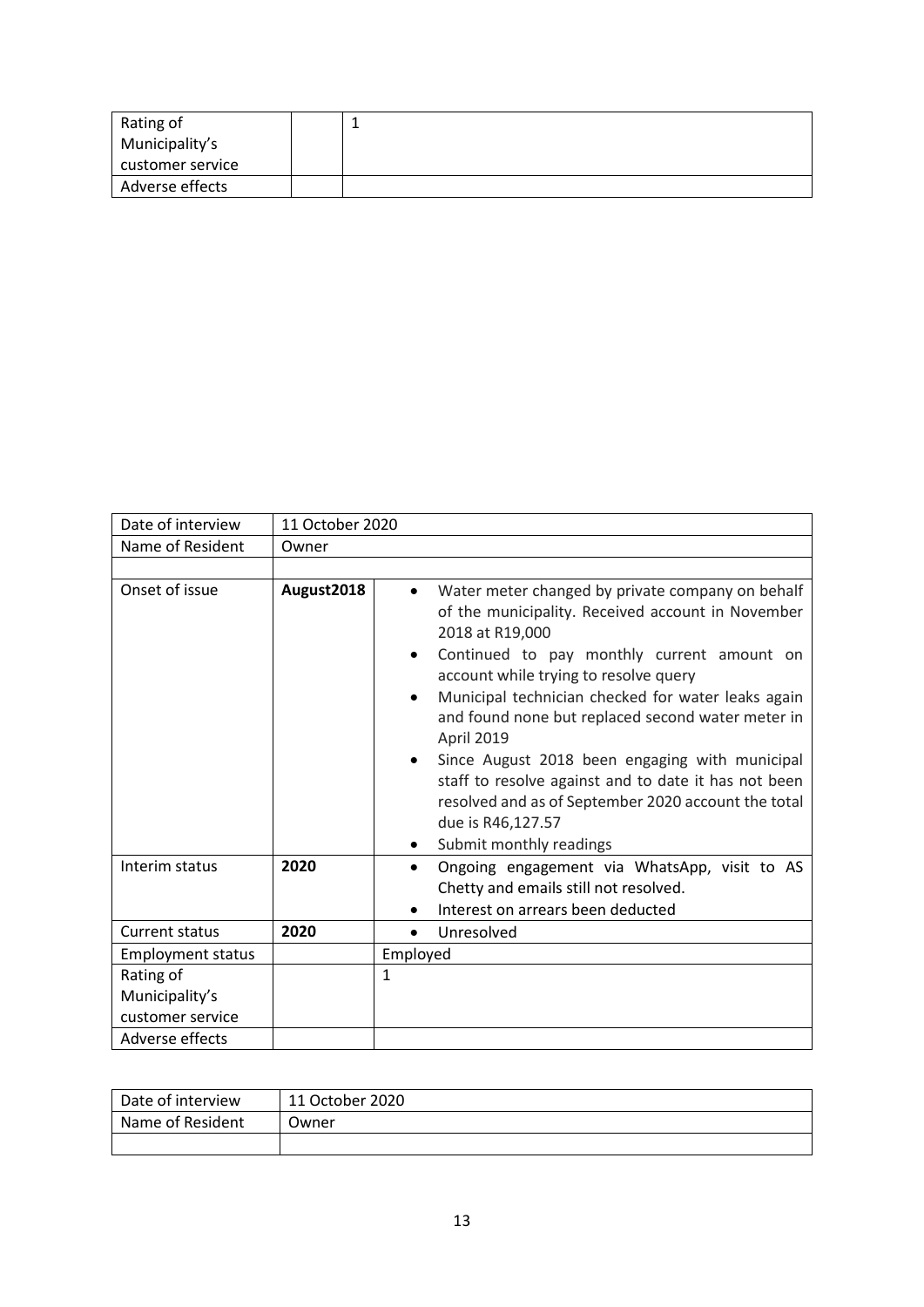| Onset of issue                                  | 2019 | Experienced power surge August 2019 which resulted in<br>electronics and appliances destroyed - these included:<br>motor gate, alarm system, PC board, freezer, TV and<br>decoder<br>Submitted claim to municipality September 2019 - claim<br>$\bullet$<br>number: PL44/19 |
|-------------------------------------------------|------|-----------------------------------------------------------------------------------------------------------------------------------------------------------------------------------------------------------------------------------------------------------------------------|
|                                                 |      | 7 September 2019 documents submitted in respect of<br>$\bullet$<br>damaged items<br>Query every month, phoned, visited Havelock Road                                                                                                                                        |
| Interim status                                  | 2020 | Ongoing engagement via WhatsApp, visit to AS Chetty and<br>$\bullet$<br>emails still not resolved.<br>Interest on arrears been deducted                                                                                                                                     |
| <b>Current status</b>                           | 2020 | Unresolved                                                                                                                                                                                                                                                                  |
| <b>Employment status</b>                        |      | Employed                                                                                                                                                                                                                                                                    |
| Rating of<br>Municipality's<br>customer service |      | 1                                                                                                                                                                                                                                                                           |
| Adverse effects                                 |      | Insurance doesn't cover power surge and covered repairs<br>to the value of R61,000 from own pocket                                                                                                                                                                          |

| Date of interview                               |       | 30 September 2020                                                                                                                                                                                                                                                                                                         |  |
|-------------------------------------------------|-------|---------------------------------------------------------------------------------------------------------------------------------------------------------------------------------------------------------------------------------------------------------------------------------------------------------------------------|--|
| Name of Resident                                | Owner |                                                                                                                                                                                                                                                                                                                           |  |
|                                                 |       |                                                                                                                                                                                                                                                                                                                           |  |
| Onset of issue                                  | 2017  | Son purchased property in 2017 rates not transferred into<br>his name since 2017.                                                                                                                                                                                                                                         |  |
| Interim status                                  | 2020  | Rates not on account and tried by emails and in person at AS<br>Chetty to rectify account to no avail. Telephoned by just<br>rings no answer, go in person they offline, say backlog in the<br>rates department<br>Ongoing request for account every month not sent - always<br>$\bullet$<br>have to follow up each month |  |
| <b>Current status</b>                           | 2020  | Unresolved                                                                                                                                                                                                                                                                                                                |  |
| <b>Employment status</b>                        |       | Employed                                                                                                                                                                                                                                                                                                                  |  |
| Rating of<br>Municipality's<br>customer service |       | $-1$                                                                                                                                                                                                                                                                                                                      |  |
| Adverse effects                                 |       | Non-responses for account<br>Large debt outstanding (R76,340.83)<br>Taking time off work to sort out account – own business<br>and time wasted to try and sort our account at AS Chetty<br>numerous times. Parking area not safe for woman                                                                                |  |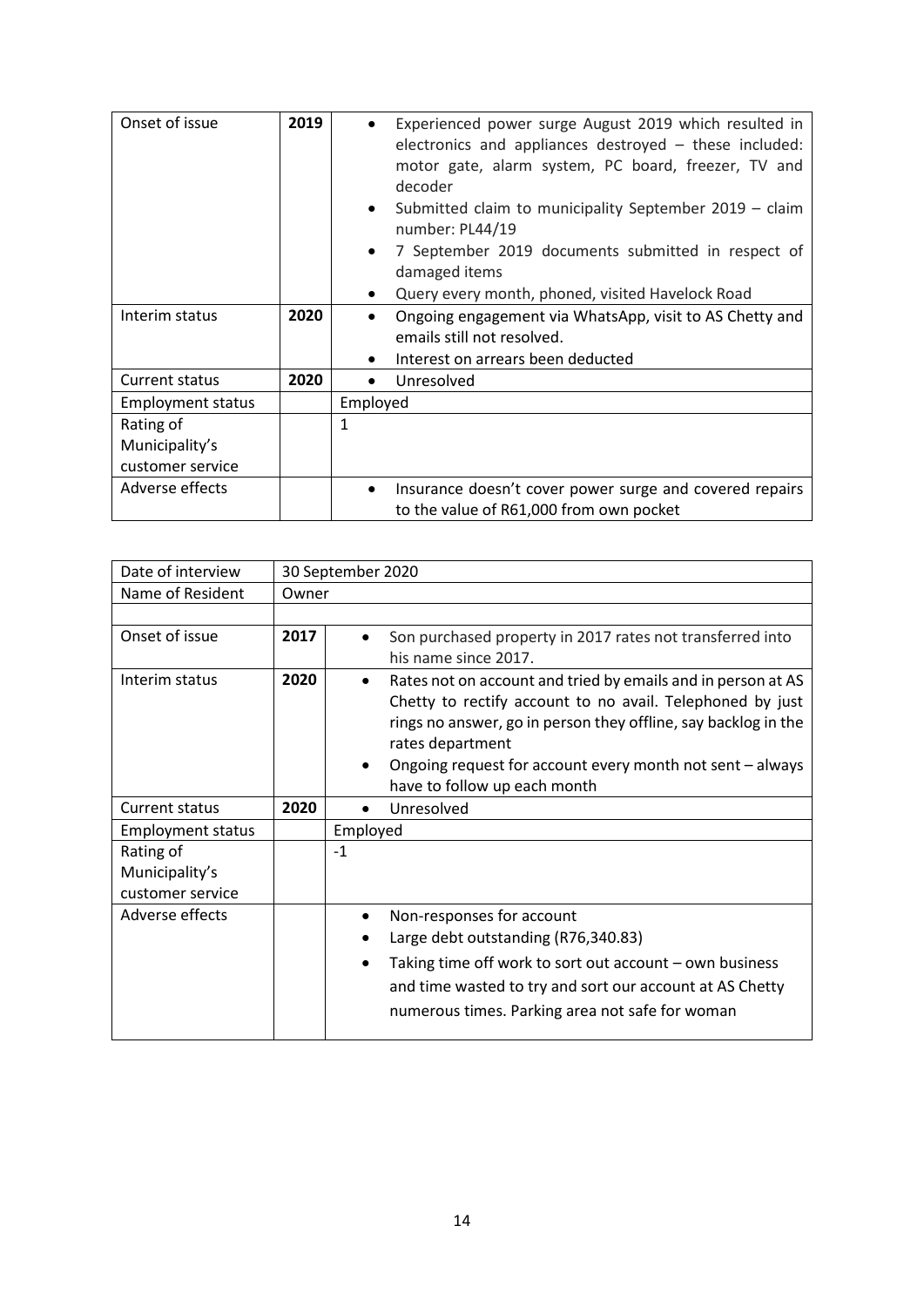| Date of interview        |       | 16 October 2020                                                                                                                                                                                                                                                                                                                                                                                                                                                                                                                                                                                                                                                                                                                                                                                                                                |  |  |  |
|--------------------------|-------|------------------------------------------------------------------------------------------------------------------------------------------------------------------------------------------------------------------------------------------------------------------------------------------------------------------------------------------------------------------------------------------------------------------------------------------------------------------------------------------------------------------------------------------------------------------------------------------------------------------------------------------------------------------------------------------------------------------------------------------------------------------------------------------------------------------------------------------------|--|--|--|
| Name of Resident         | Owner |                                                                                                                                                                                                                                                                                                                                                                                                                                                                                                                                                                                                                                                                                                                                                                                                                                                |  |  |  |
|                          |       |                                                                                                                                                                                                                                                                                                                                                                                                                                                                                                                                                                                                                                                                                                                                                                                                                                                |  |  |  |
| Onset of issue           | 2020  | Average amount paying every month is between R2500<br>٠<br>July 2020 account amount was R42916,49 which doubled<br>Contacted plumber to investigate any water leakage none<br>$\bullet$<br>was found<br>Contacted local ward councillor who advised that a<br>$\bullet$<br>Complaint - High water account form be completed and<br>submitted to the municipality to lodge dispute of high water<br>amount<br>16 September 2020 contractors arrived to disconnect but<br>$\bullet$<br>was shown the letter not to disconnect<br>Contractor hand delivered account and also received same<br>$\bullet$<br>account in the post for the amount of R46,888.88. There was<br>a discrepancy of the water meter reading was given as 6893<br>and the reading was 6847<br>Amount adjusted from R46,888.88 to R11,201.20 which<br>٠<br>again is disputed |  |  |  |
| Interim status           | 2020  | Ongoing emails and still not resolved.<br>$\bullet$                                                                                                                                                                                                                                                                                                                                                                                                                                                                                                                                                                                                                                                                                                                                                                                            |  |  |  |
| <b>Current status</b>    | 2020  | Unresolved                                                                                                                                                                                                                                                                                                                                                                                                                                                                                                                                                                                                                                                                                                                                                                                                                                     |  |  |  |
| <b>Employment status</b> |       | Employed                                                                                                                                                                                                                                                                                                                                                                                                                                                                                                                                                                                                                                                                                                                                                                                                                                       |  |  |  |
| Rating of                |       | 1                                                                                                                                                                                                                                                                                                                                                                                                                                                                                                                                                                                                                                                                                                                                                                                                                                              |  |  |  |
| Municipality's           |       |                                                                                                                                                                                                                                                                                                                                                                                                                                                                                                                                                                                                                                                                                                                                                                                                                                                |  |  |  |
| customer service         |       |                                                                                                                                                                                                                                                                                                                                                                                                                                                                                                                                                                                                                                                                                                                                                                                                                                                |  |  |  |
| Adverse effects          |       | Stressful<br>$\bullet$                                                                                                                                                                                                                                                                                                                                                                                                                                                                                                                                                                                                                                                                                                                                                                                                                         |  |  |  |